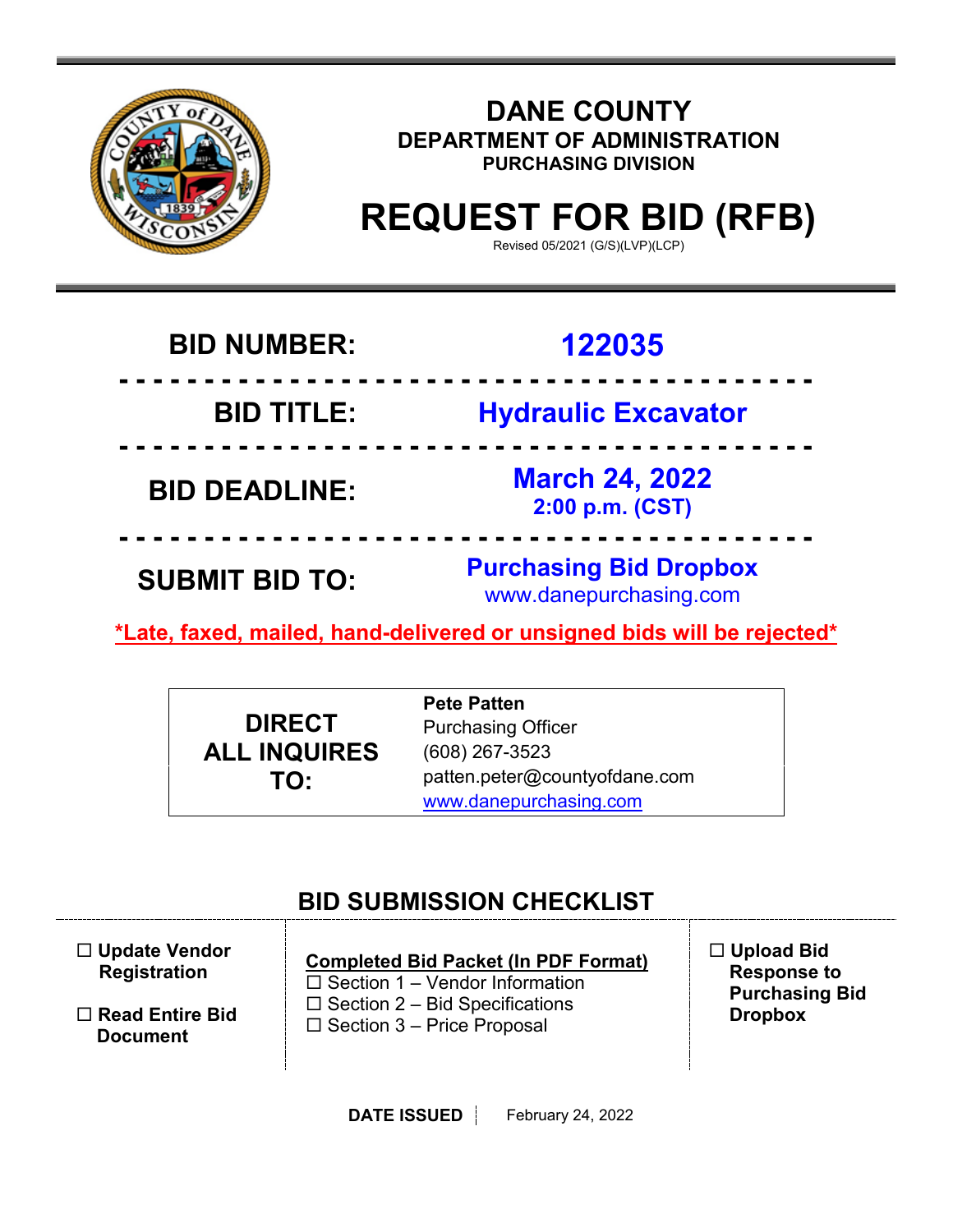#### **VENDOR INFORMATION**

#### **VENDOR NAME:**

| Vendor Information (address below will be used to confirm Local Vendor Preference) |                  |  |  |
|------------------------------------------------------------------------------------|------------------|--|--|
| <b>Address</b>                                                                     |                  |  |  |
| <b>City</b>                                                                        | County           |  |  |
| <b>State</b>                                                                       | $Zip+4$          |  |  |
| <b>Vendor Rep. Name</b>                                                            | <b>Telephone</b> |  |  |
| <b>Title</b>                                                                       |                  |  |  |
| <b>Email</b>                                                                       |                  |  |  |
| Dane County Vendor #                                                               |                  |  |  |

**Local Vendor Preference** *(Reference General Guidelines #1.6)* □ Locally Based & Owned Vendor **Locally Operated Vendor □ Non-Locally Operated Vendor No Local Vendor Preference No Preference**

| <b>Local Content Vendor Preference</b> |                         |  |  |
|----------------------------------------|-------------------------|--|--|
| (Reference General Guidelines #1.7)    |                         |  |  |
| ப                                      | <b>Dane County-Made</b> |  |  |
| ΙI                                     | <b>Regionally-Made</b>  |  |  |
| LΙ                                     | <b>Wisconsin-Made</b>   |  |  |
| LΙ                                     | <b>No Preference</b>    |  |  |

#### **Cooperative Purchasing** *(Reference General Guidelines #1.8)*

 $\Box$  I agree to furnish the commodities or services of this bid to municipalities and state agencies.  $\Box$  I do not agree to furnish the commodities or services of this bid to municipalities and state agencies.

#### **Fair Labor Practice Certification** *(Reference General Guidelines #1.9)*

 Vendor has not been found by the National Labor Relations Board ("NLRB") or the Wisconsin Employment Relations Commission ("WERC") to have violated any statute or regulation regarding labor standards or relations in the seven years prior to the date this bid submission is signed.

 $\Box$  Vendor has been found by the National Labor Relations Board ("NLRB") or the Wisconsin Employment Relations Commission ("WERC") to have violated any statute or regulation regarding labor standards or relations in the seven years prior to the date this bid submission is signed.

| Addenda – we hereby acknowledge receipt, review and use of the following addenda, if applicable. |               |                    |             |
|--------------------------------------------------------------------------------------------------|---------------|--------------------|-------------|
| $\Box$ Addendum #1 $\Box$ Addendum #2                                                            | □ Addendum #3 | $\Box$ Addendum #4 | $\Box$ None |

#### **Signature Affidavit**

In signing this bid, we certify that we have not, either directly or indirectly, entered into any agreement or participated in any collusion or otherwise taken any action in restraint of free competition; that no attempt has been made to induce any other person or firm to submit or not to submit a bid; that this bid has been independently arrived at without collusion with any other bidder, competitor or potential competitor; that this bid has not been knowingly disclosed prior to the opening of bids to any other bidder or competitor; that the above statement is accurate under penalty of perjury.

The undersigned, submitting this bid, hereby agrees with all the terms, conditions, and specifications required by the County in this Request for Bid, and declares that the attached bid and pricing are in conformity therewith.

**Signature:** \_\_\_\_\_\_\_\_\_\_\_\_\_\_\_\_\_\_\_\_\_\_\_\_\_\_\_\_\_ **Title:** \_\_\_\_\_\_\_\_\_\_\_\_\_\_\_\_\_\_\_\_\_

| Title: |  |
|--------|--|
|--------|--|

**Printed Name:** \_\_\_\_\_\_\_\_\_\_\_\_\_\_\_\_\_\_\_\_\_\_\_\_\_\_ **Date:** \_\_\_\_\_\_\_\_\_\_\_\_\_\_\_\_\_\_\_\_\_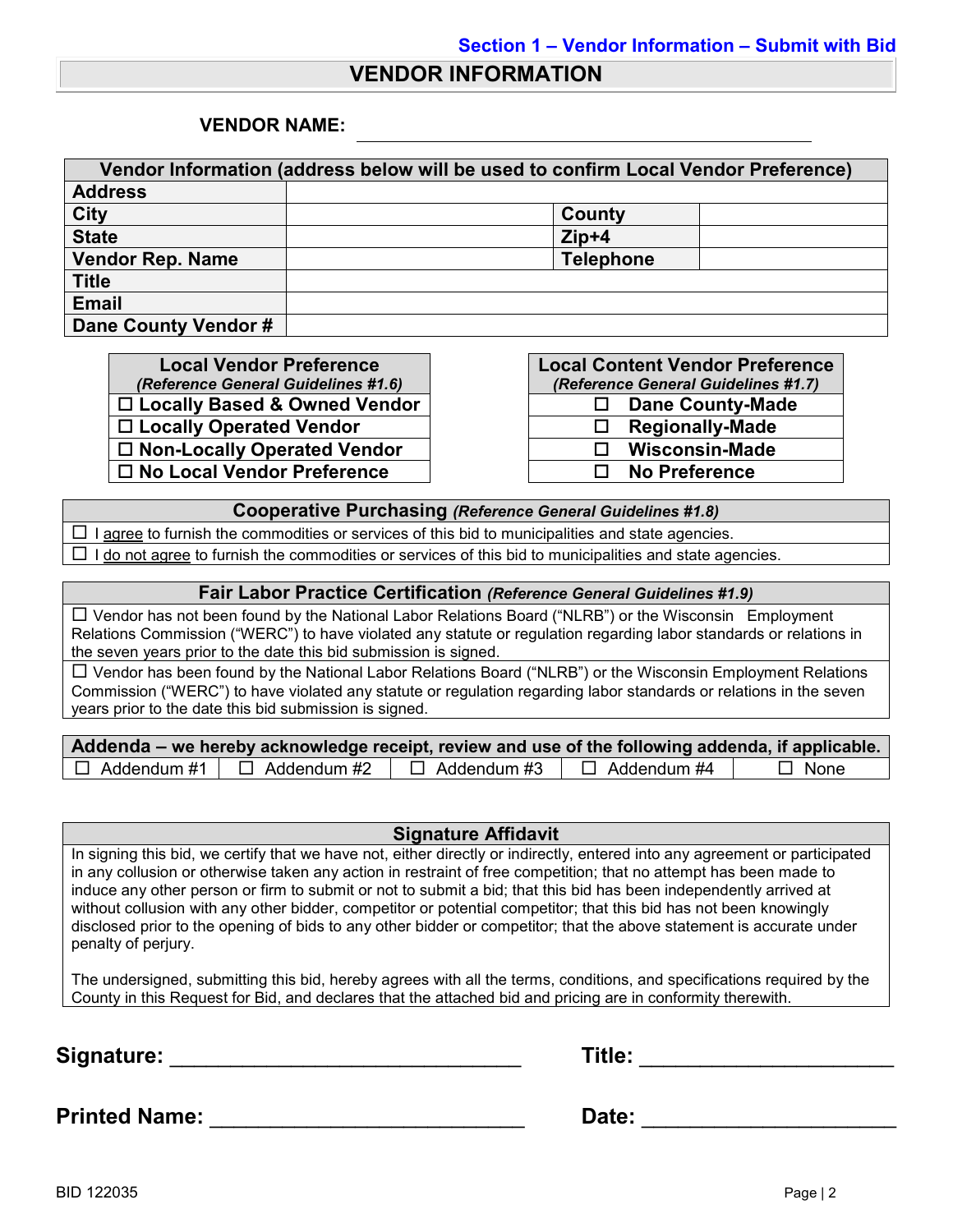### **BID AND SPECIFICATION OVERVIEW**

Dane County as represented by the Purchasing Division will accept bids for the purchase of specified item(s) as described within this document.

**Specification Compliance:** Bidder shall complete every space in the area provided with either a check mark to indicate the item being bid is exactly as specified **(Yes),** or deviates from bid specification **(No).** Any deviation from the minimum specifications stated herein must be identified in detail in the Specifications Deviations section of the bid and must include a description of how the proposed item(s) differ from the bid requirements, along with detailed justification for such deviation. Bidder shall include photos and schematics as necessary, for complete clarification.

The specifications below describe an acceptable product. Minor variations in specification may be accepted if, in the opinion of County staff, they do not adversely affect the quality, maintenance or performance of the item(s). Dane County reserves the right to accept or reject any and all bids, to waive informalities and to choose the bid that best meets the specifications and needs of the County.

**Trade-In Equipment:** Contact Bert Schwab, Operations Manager, at 608-576-2730 to arrange for an inspection of the available trade-in equipment noted below.

| <b>Manufacturer</b> | <b>Model</b> | Year | Serial #          | Hours | <b>Operating Weight</b> |
|---------------------|--------------|------|-------------------|-------|-------------------------|
| Hvundai             | 145          |      | HHKHK404AH0000200 | .344  | 35,250 lbs.             |

**Basis of Award:** The bids will be analyzed and awarded on a Total Cost of Ownership basis as set forth herein after. Dane County reserves the right to accept any bid or option deemed most advantageous to Dane County using the following formula:

- (+) Initial Purchase price
- (+) Present value of the annual guaranteed maximum costs of maintenance and repairs
- Present value of the quaranteed repurchase price.
- (-) Trade-in price on equipment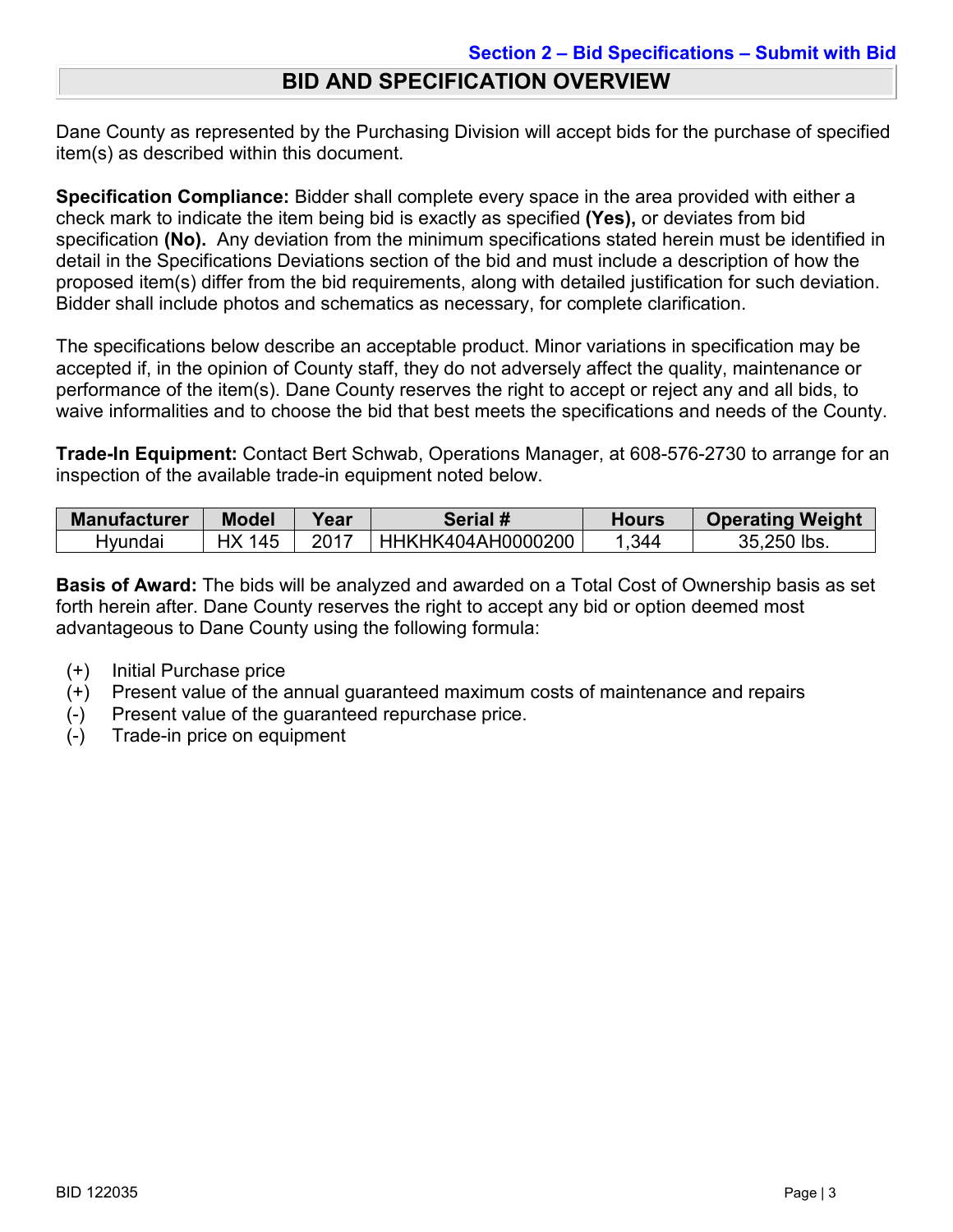### **BID SPECIFICATIONS Hydraulic Excavator**

| #                | <b>Description</b>                                                                                                      |                                  |              |
|------------------|-------------------------------------------------------------------------------------------------------------------------|----------------------------------|--------------|
| 1                | <b>OPERATION WEIGHT</b>                                                                                                 | <b>Spec</b><br>Compliance        |              |
| $\boldsymbol{2}$ | 31,500 lbs. Minimum includes ROPS cab other accessories Maximum of 36,400<br>Ibs. Reduced tail swing, minus front blade | $\Box$ YES                       | $\square$ NO |
| 3                | <b>ENGINE</b>                                                                                                           | <b>Spec</b><br><b>Compliance</b> |              |
| 4                | Net Power Minimum (ISO 9249) 101 HP.                                                                                    | $\Box$ YES                       | $\square$ NO |
| 5                | Diesel engine EPA final tier 4                                                                                          | $\Box$ YES                       | $\square$ NO |
| 6                | Double element air filter with integrated pre-cleaner                                                                   | $\Box$ YES                       | $\square$ NO |
| $\overline{7}$   | <b>Block Heater</b>                                                                                                     | $\Box$ YES                       | $\square$ NO |
| 8                | Glow plug starting aid                                                                                                  | $\Box$ YES                       | $\square$ NO |
| 9                | Charge air cooler                                                                                                       | $\Box$ YES                       | $\square$ NO |
| 10               | Enclosed fan guard                                                                                                      | $\Box$ YES                       | $\square$ NO |
| 11               | Radiator trash screen                                                                                                   | $\Box$ YES                       | $\square$ NO |
| 12               | One-touch low idle with auto engine speed control                                                                       | $\Box$ YES                       | $\square$ NO |
| 13               | Electric fuel priming pump                                                                                              | $\Box$ YES                       | $\square$ NO |
| 14               | Single fuel filtration system with water separator and indicator                                                        | $\Box$ YES                       | $\square$ NO |
| 15               | Variable speed fan                                                                                                      | $\Box$ YES                       | $\square$ NO |
| 16               | Auto engine shut down                                                                                                   | $\Box$ YES                       | $\square$ NO |
| 17               | <b>FUEL TANK</b>                                                                                                        | <b>Spec</b><br><b>Compliance</b> |              |
| 18               | Minimum of 49 US. Gallons                                                                                               | $\Box$ YES                       | $\square$ NO |
| 19               | Locking type caps on fuel tank and DEF tank, keyed to match cab door locks                                              | $\square$ YES                    | $\square$ NO |
| 20               | <b>WORKING RANGE/OPERATING DIMENSIONS</b>                                                                               | <b>Spec</b><br><b>Compliance</b> |              |
| 21               | Excavator stick length, minimum of 9' 10"                                                                               | $\square$ YES                    | $\square$ NO |
| 22               | Minimum digging depth 19' 6"                                                                                            | $\Box$ YES                       | $\square$ NO |
| 23               | Minimum reach at ground level 28' 4"                                                                                    | $\square$ YES                    | $\square$ NO |
| 24               | <b>ELECTRICAL SYSTEM</b>                                                                                                | <b>Spec</b><br><b>Compliance</b> |              |
| 25               | 24 Volt system                                                                                                          | $\square$ YES                    | $\square$ NO |
| 26               | Maintenance free batteries                                                                                              | $\Box$ YES                       | $\square$ NO |
| 27               | Largest Alternator available                                                                                            | $\Box$ YES                       | $\square$ NO |
| 28               | Programmable time delay LED working lights                                                                              | $\square$ YES                    | $\square$ NO |
| 29               | LED chassis light, left-side/right-side boom lights, cab lights                                                         | $\square$ YES                    | $\square$ NO |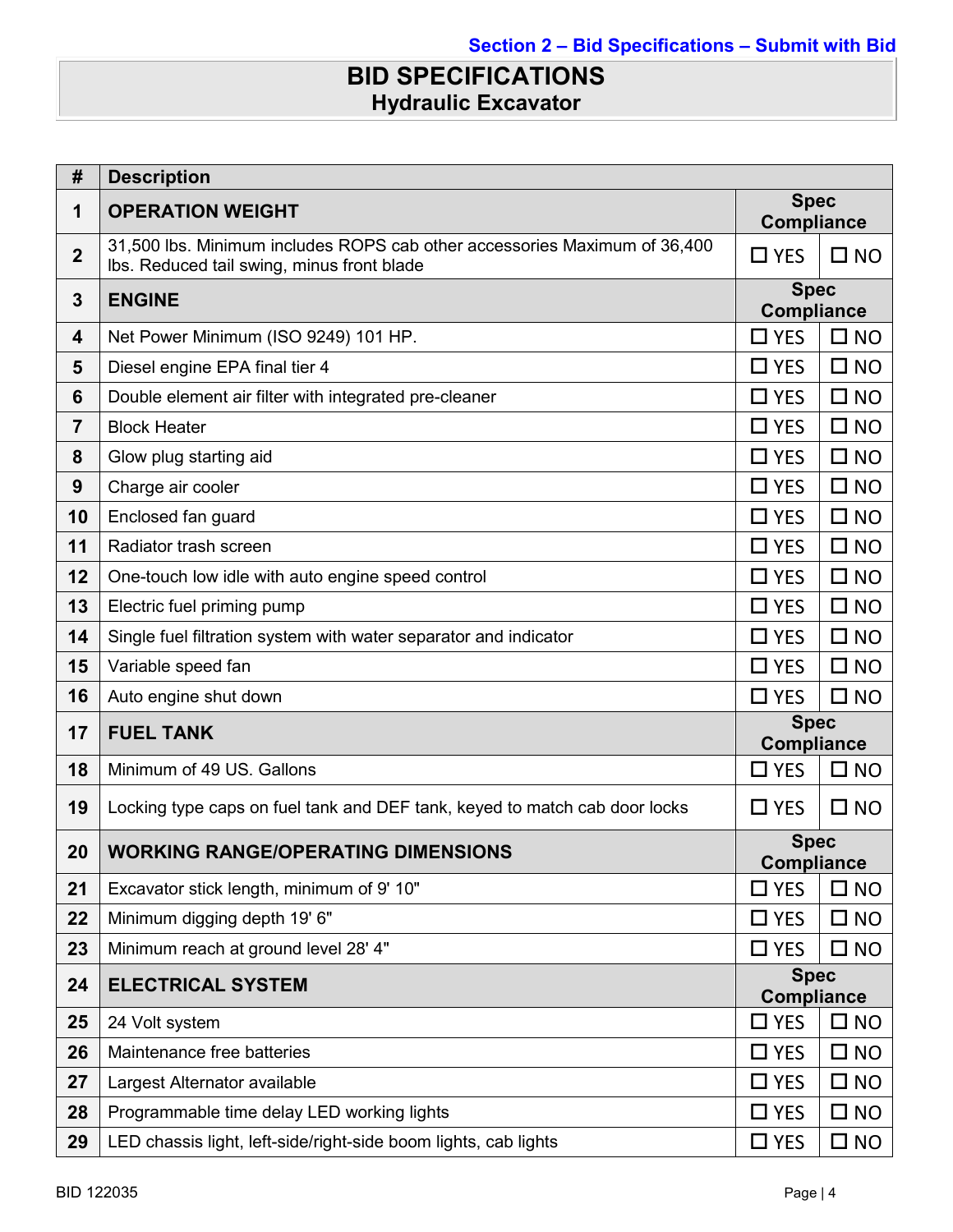### **Section 2 – Bid Specifications – Submit with Bid**

| 30 | 4" amber strobe light covered with light protector mounted on cab, operated by a<br>switch in the cab                                                                                                                              |                                  | $\square$ NO              |  |
|----|------------------------------------------------------------------------------------------------------------------------------------------------------------------------------------------------------------------------------------|----------------------------------|---------------------------|--|
| 31 | Centralized electrical master switch to the battery                                                                                                                                                                                |                                  | $\square$ NO              |  |
| 32 | <b>HYDRAULIC SYSTEM</b>                                                                                                                                                                                                            |                                  | <b>Spec</b><br>Compliance |  |
| 33 | Two-way high flow auxiliary hydraulics to operate hydraulic thumb by joysticks in<br>the cab and all lines required                                                                                                                |                                  | $\square$ NO              |  |
| 34 | One- way high flow auxiliary hydraulics rated at 2,500 psi with adjustable relief<br>valve to operate hydraulic tools such as hydraulic hammers and compactors.<br>Including lines to the end of the dipper stick and all controls |                                  | $\square$ NO              |  |
| 35 | Open center load sensing with variable displacement pumps                                                                                                                                                                          | $\Box$ YES                       | $\square$ NO              |  |
| 36 | Reduced drift valve for boom down and arm in. Spring applied, hydraulically<br>released automatic swing break                                                                                                                      | $\Box$ YES                       | $\square$ NO              |  |
| 37 | Excavator shall be equipped with a hydraulic pin grabber quick coupler that is<br>operated from the cab                                                                                                                            | $\Box$ YES                       | $\square$ NO              |  |
| 38 | Excavator to be equipped with a fully hydraulic thumb operated from cab                                                                                                                                                            |                                  | $\square$ NO              |  |
| 39 | Automatic hydraulic warm up                                                                                                                                                                                                        | $\Box$ YES                       | $\square$ NO              |  |
| 40 | <b>CONTROLS</b>                                                                                                                                                                                                                    | <b>Spec</b><br><b>Compliance</b> |                           |  |
| 41 | Customizable joysticks                                                                                                                                                                                                             | $\Box$ YES                       | $\square$ NO              |  |
| 42 | Equipped with a pattern control changer to switch controls from excavator (ISO/<br>SAE)                                                                                                                                            |                                  | $\square$ NO              |  |
|    |                                                                                                                                                                                                                                    |                                  |                           |  |
| 43 | <b>UNDERCARRIAGE</b>                                                                                                                                                                                                               | <b>Spec</b><br><b>Compliance</b> |                           |  |
| 44 | 28" triple semi grouser steel tracks                                                                                                                                                                                               | $\Box$ YES                       | $\square$ NO              |  |
| 45 | Hydraulic track adjustment with sealed track and lubricated track rollers, carrier<br>rollers and idlers                                                                                                                           | $\Box$ YES                       | $\square$ NO              |  |
| 46 | Planetary drive with axial piston motors                                                                                                                                                                                           | $\square$ YES                    | $\square$ NO              |  |
| 47 | Propel motor shields                                                                                                                                                                                                               | $\Box$ YES                       | $\square$ NO              |  |
| 48 | Tie down points on base frame (ISO 15818)                                                                                                                                                                                          | $\Box$ YES                       | $\square$ NO              |  |
| 49 | Automatic two speed travel                                                                                                                                                                                                         | $\Box$ YES                       | $\square$ NO              |  |
| 50 | Less undercarriage blade (Remove brackets, cap hoses and place out of sight to<br>avoid catch all)                                                                                                                                 | $\Box$ YES                       | $\square$ NO              |  |
| 51 | <b>CAB</b>                                                                                                                                                                                                                         | <b>Spec</b><br>Compliance        |                           |  |
| 52 | Factory installed, fully enclosed, providing rollover protection and is ROBS/FOBS<br>certified                                                                                                                                     | $\Box$ YES                       | $\square$ NO              |  |
| 53 | Heater/Defroster                                                                                                                                                                                                                   | $\Box$ YES                       | $\square$ NO              |  |
| 54 | Air conditioner (to be integral part of the cab to protect unit)                                                                                                                                                                   | $\Box$ YES                       | $\square$ NO              |  |
| 55 | Front windshield 70/30 with removable tempered lower windshield with cab<br>storage bracket                                                                                                                                        | $\Box$ YES                       | $\square$ NO              |  |
| 56 | Intermittent wiper and washer                                                                                                                                                                                                      | $\Box$ YES                       | $\square$ NO              |  |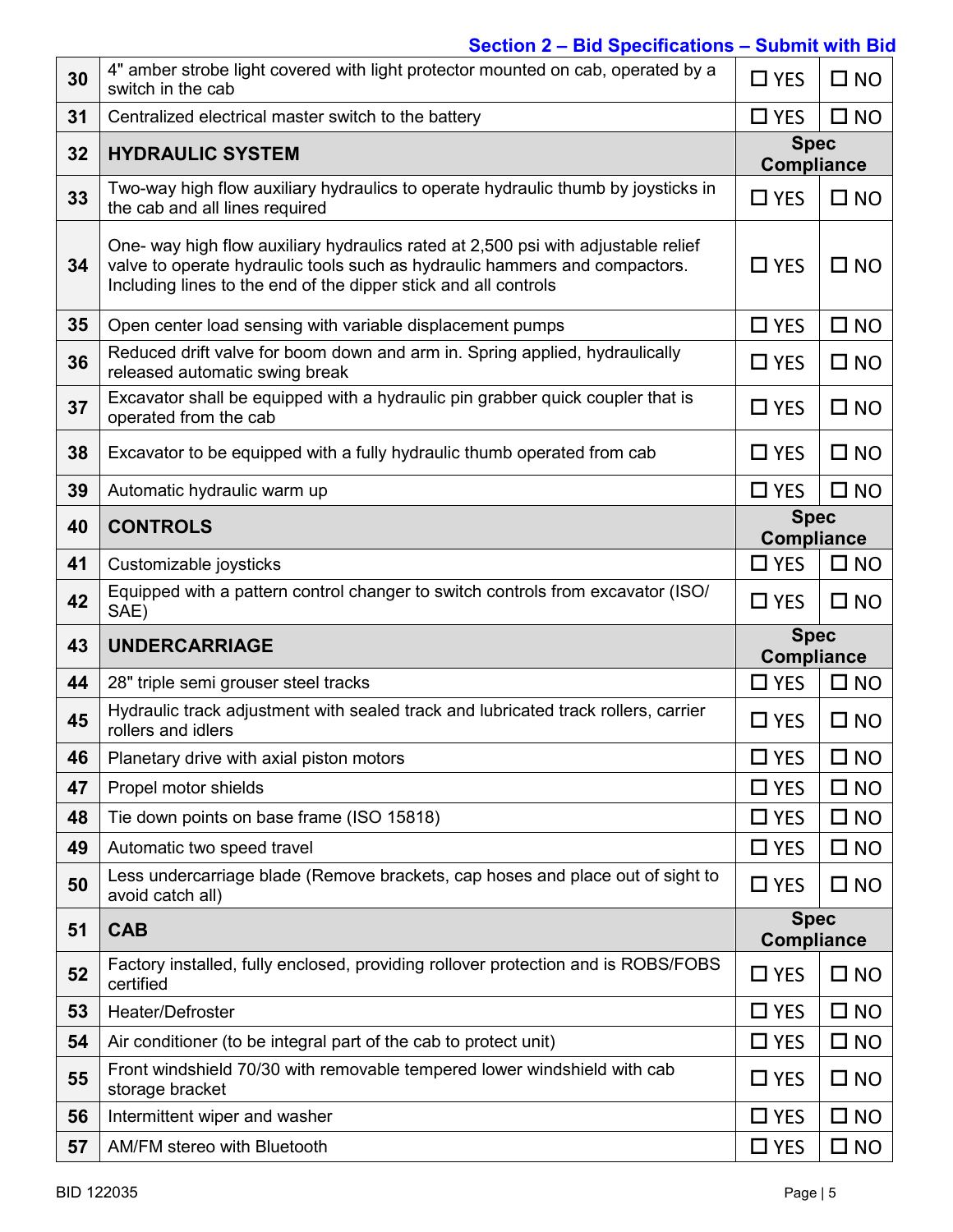### **Section 2 – Bid Specifications – Submit with Bid**

| 58 | Skylight                                                                                                                                                                                                                                                                    | $\Box$ YES                       | $\square$ NO |
|----|-----------------------------------------------------------------------------------------------------------------------------------------------------------------------------------------------------------------------------------------------------------------------------|----------------------------------|--------------|
| 59 | Access steps with anti-slip and hand grab bars                                                                                                                                                                                                                              | $\Box$ YES                       | $\square$ NO |
| 60 | Deluxe air suspension cloth heated seat with headrest and armrest                                                                                                                                                                                                           | $\Box$ YES                       | $\square$ NO |
| 61 | Seat belt                                                                                                                                                                                                                                                                   | $\Box$ YES                       | $\square$ NO |
| 62 | High resolution 10" LCD touch screen monitor                                                                                                                                                                                                                                | $\Box$ YES                       | $\square$ NO |
| 63 | <b>Right and Left mirrors</b>                                                                                                                                                                                                                                               | $\Box$ YES                       | $\square$ NO |
| 64 | Sun visor                                                                                                                                                                                                                                                                   | $\Box$ YES                       | $\square$ NO |
| 65 | Manufactures standard instrument named for the specified excavator to include<br>illuminated gages, monitor system with alarm features, auto idle/auto<br>acceleration, engine coolant, fuel, hydraulic oil, engine oil pressure, machine<br>information center, hour meter | $\Box$ YES                       | $\square$ NO |
| 66 | <b>BUCKET</b>                                                                                                                                                                                                                                                               | <b>Spec</b><br><b>Compliance</b> |              |
| 67 | Minimum 42" tooth bucket (or largest to fit machine specs.)                                                                                                                                                                                                                 | $\Box$ YES                       | $\square$ NO |
| 68 | Flared teeth on bucket                                                                                                                                                                                                                                                      | $\Box$ YES                       | $\square$ NO |
| 69 | <b>TECHNOLOGIES</b>                                                                                                                                                                                                                                                         | <b>Spec</b><br><b>Compliance</b> |              |
| 70 | Integrated 2D grade                                                                                                                                                                                                                                                         | $\Box$ YES                       | $\square$ NO |
| 71 | Integrated payload scale                                                                                                                                                                                                                                                    | $\Box$ YES                       | $\square$ NO |
| 72 | Standard E-Fence able to set operator defined boundaries through the monitor                                                                                                                                                                                                | $\Box$ YES                       | $\square$ NO |
| 73 | Laser catcher mounted on stick                                                                                                                                                                                                                                              | $\Box$ YES                       | $\square$ NO |
| 74 | <b>SAFETY AND SERVICEABILITY</b>                                                                                                                                                                                                                                            | <b>Spec</b><br><b>Compliance</b> |              |
| 75 | Rear and right-side-view cameras                                                                                                                                                                                                                                            | $\Box$ YES                       | $\square$ NO |
| 76 | 360 degree visibility                                                                                                                                                                                                                                                       | $\square$ YES                    | $\square$ NO |
| 77 | Ground level engine shutoff switch                                                                                                                                                                                                                                          | $\Box$ YES                       | $\square$ NO |
| 78 | Service platform with anti-skid plate and countersunk bolts                                                                                                                                                                                                                 | $\Box$ YES                       | $\square$ NO |
| 79 | Grouped engine oil and fuel filters                                                                                                                                                                                                                                         | $\Box$ YES                       | $\square$ NO |
| 80 | Ground level engine oil dipstick                                                                                                                                                                                                                                            | $\Box$ YES                       | $\square$ NO |
| 81 | S-O-S sampling ports                                                                                                                                                                                                                                                        | $\Box$ YES                       | $\square$ NO |
| 82 |                                                                                                                                                                                                                                                                             |                                  |              |
|    | <b>WARRANTY</b>                                                                                                                                                                                                                                                             | <b>Spec</b><br><b>Compliance</b> |              |
| 83 | 12 month unlimited hrs. Which includes tracks, powertrain, hydraulic system,<br>engine components and all wiring and sensors. Starting from date of delivery to<br>the first user                                                                                           | $\square$ YES                    | $\square$ NO |
| 84 | One extra copy of wiring schematic, operator's manual, and scheduled<br>maintenance manual.                                                                                                                                                                                 | $\square$ YES                    | $\square$ NO |
| 85 | One extra copy of the repair manual                                                                                                                                                                                                                                         | $\Box$ YES                       | $\square$ NO |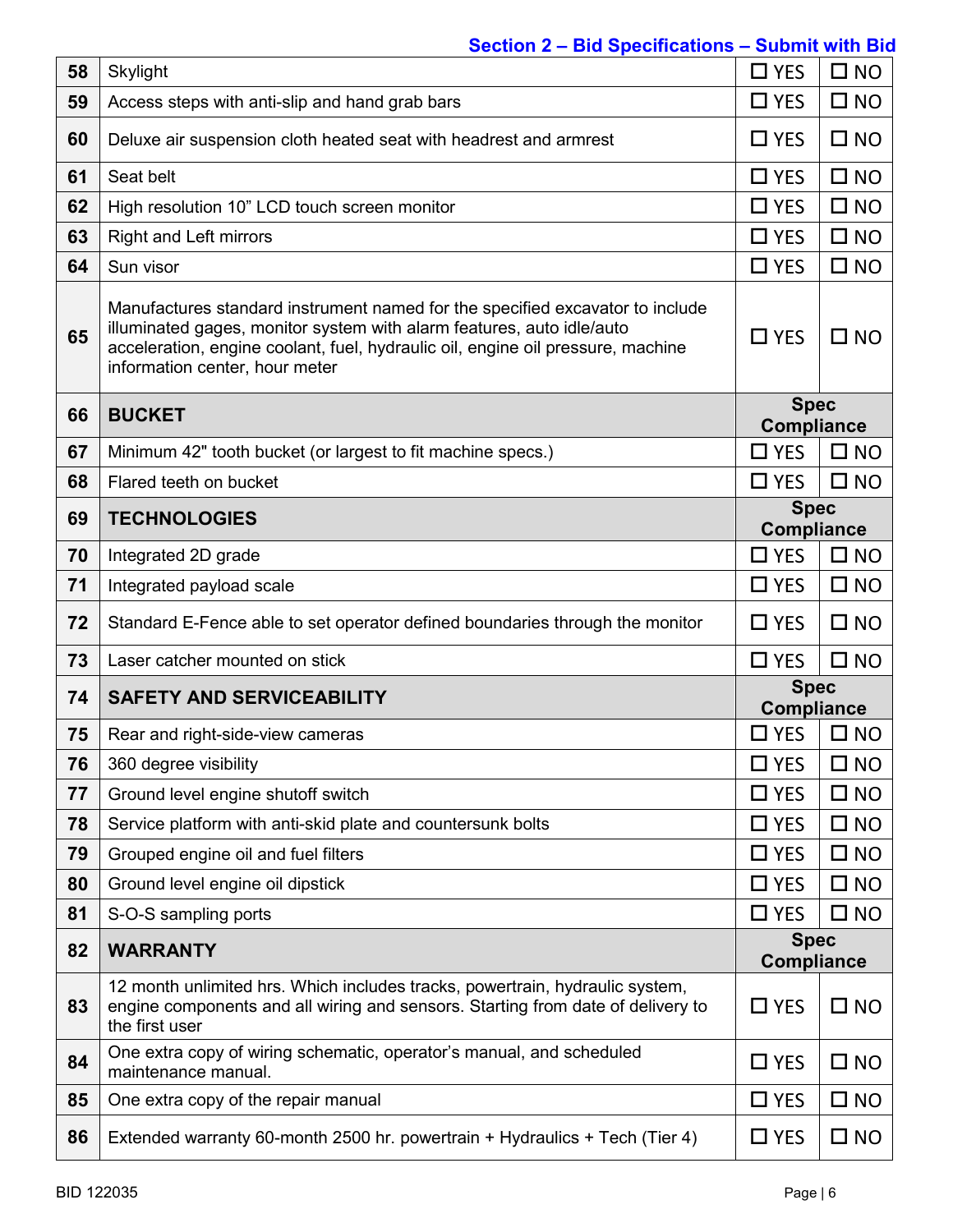#### **Section 2 – Bid Specifications – Submit with Bid**

| 87 | <b>DELIVERY</b>                                                                      | <b>Spec</b><br><b>Compliance</b> |           |
|----|--------------------------------------------------------------------------------------|----------------------------------|-----------|
| 88 | 30 days or less delivery of excavator to Dane County's 4318 Robertson Rd<br>location | $\neg$ YES                       | <b>NC</b> |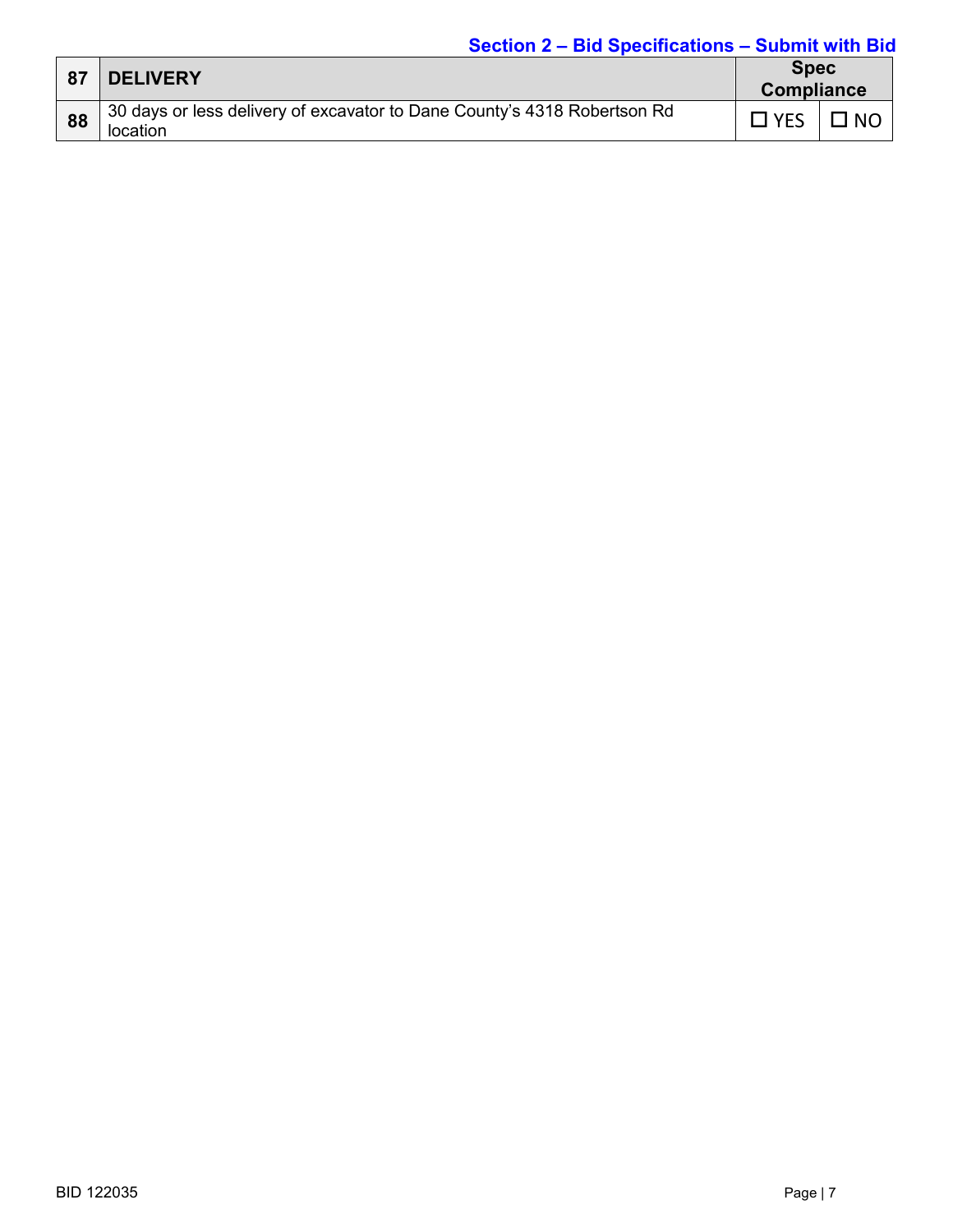### **SPECIFICATION DEVIATIONS**

| <b>Check One:</b><br>No deviations from bid specifications<br>$\Box$<br>$\Box$<br>Deviations from the bid specifications are present - see list below |                              |  |  |  |
|-------------------------------------------------------------------------------------------------------------------------------------------------------|------------------------------|--|--|--|
| Item $#$                                                                                                                                              | <b>Deviation Explanation</b> |  |  |  |
|                                                                                                                                                       |                              |  |  |  |
|                                                                                                                                                       |                              |  |  |  |
|                                                                                                                                                       |                              |  |  |  |
|                                                                                                                                                       |                              |  |  |  |
|                                                                                                                                                       |                              |  |  |  |
|                                                                                                                                                       |                              |  |  |  |
|                                                                                                                                                       |                              |  |  |  |
|                                                                                                                                                       |                              |  |  |  |
|                                                                                                                                                       |                              |  |  |  |
|                                                                                                                                                       |                              |  |  |  |
|                                                                                                                                                       |                              |  |  |  |
|                                                                                                                                                       |                              |  |  |  |
|                                                                                                                                                       |                              |  |  |  |
|                                                                                                                                                       |                              |  |  |  |
|                                                                                                                                                       |                              |  |  |  |
|                                                                                                                                                       |                              |  |  |  |
|                                                                                                                                                       |                              |  |  |  |
|                                                                                                                                                       |                              |  |  |  |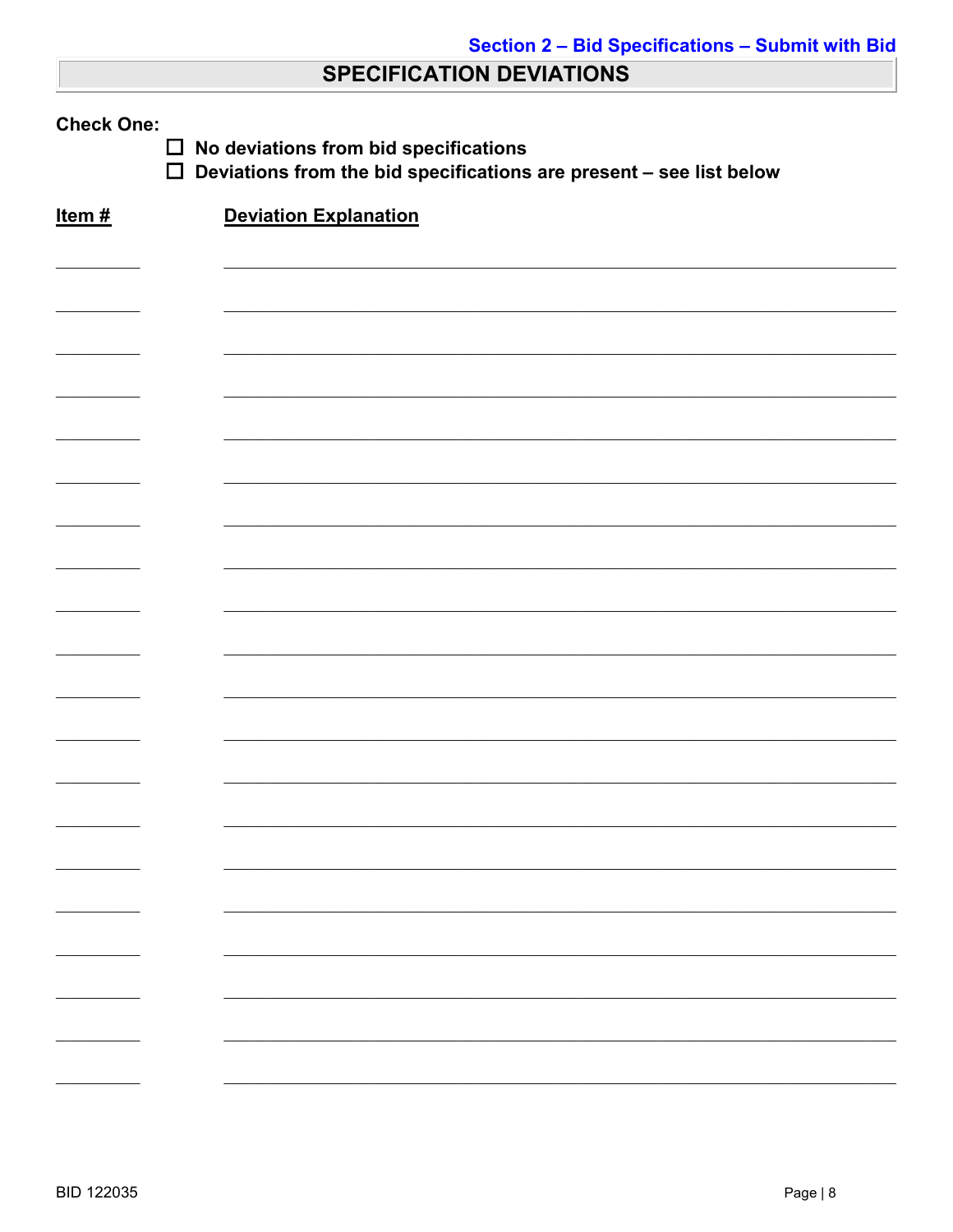### **PRICE PROPOSAL**

#### **VENDOR NAME:**

#### **Pricing shall be inclusive of all labor, delivery costs and other expenses necessary to provide product in accordance with the specifications and terms and conditions of this bid document and your proposal.**

| #                       | <b>Item</b>                                                                                                                                                                                          | Unit Price (\$) |
|-------------------------|------------------------------------------------------------------------------------------------------------------------------------------------------------------------------------------------------|-----------------|
| 1                       | Furnish and deliver one (1) Hydraulic Excavator and all accessories<br>in accordance with the aforementioned specifications. Maximum of<br>5 hours on excavator.                                     |                 |
| $\overline{2}$          | Repurchase amount at the end of six (6) years<br>(no maximum hours)                                                                                                                                  |                 |
| 3                       | Max. Cost of maintenance and repairs for six (6) years<br>(no maximum hours)                                                                                                                         |                 |
| $\overline{\mathbf{4}}$ | Will you be exercising the option to replace the excavator with a<br>new unit (same model or equivalent) at no cost to the County?<br>(per item F of the "Total Cost Specifications")<br>(YES or NO) |                 |
| 5                       | If yes, at what time intervals would you be likely to replace the<br>excavator (I.e. yearly, every two years, etc.)?                                                                                 |                 |
| 6                       | If yes to replacing the excavator, would you remove the blade and<br>reinstall at trade out?                                                                                                         |                 |
| $\overline{7}$          | 2017 Hyundai HX-145,<br><b>OFFER ON</b><br><b>TRADE-IN?</b><br>Serial# HHKHK404AH0000200, 1,344 hours<br>on machine, operating weight 35,250 lbs.<br><b>OYES</b><br>$\square$ NO                     |                 |
| 8                       | <b>Optional Accessories</b>                                                                                                                                                                          | Unit Price (\$) |
| 9                       | 60" Ditching Bucket (to fit the excavator specs)                                                                                                                                                     |                 |
| 10                      | <b>Additional Questions</b>                                                                                                                                                                          | <b>Answer</b>   |
| 11                      | Number of days for delivery of excavator to 4318 Robertson Road                                                                                                                                      |                 |
| 12                      | Make                                                                                                                                                                                                 |                 |
| 13                      | Model                                                                                                                                                                                                |                 |
| 14                      | <b>Operating Weight</b>                                                                                                                                                                              |                 |
| 15                      | Deviations?<br>(YES or NO)                                                                                                                                                                           |                 |